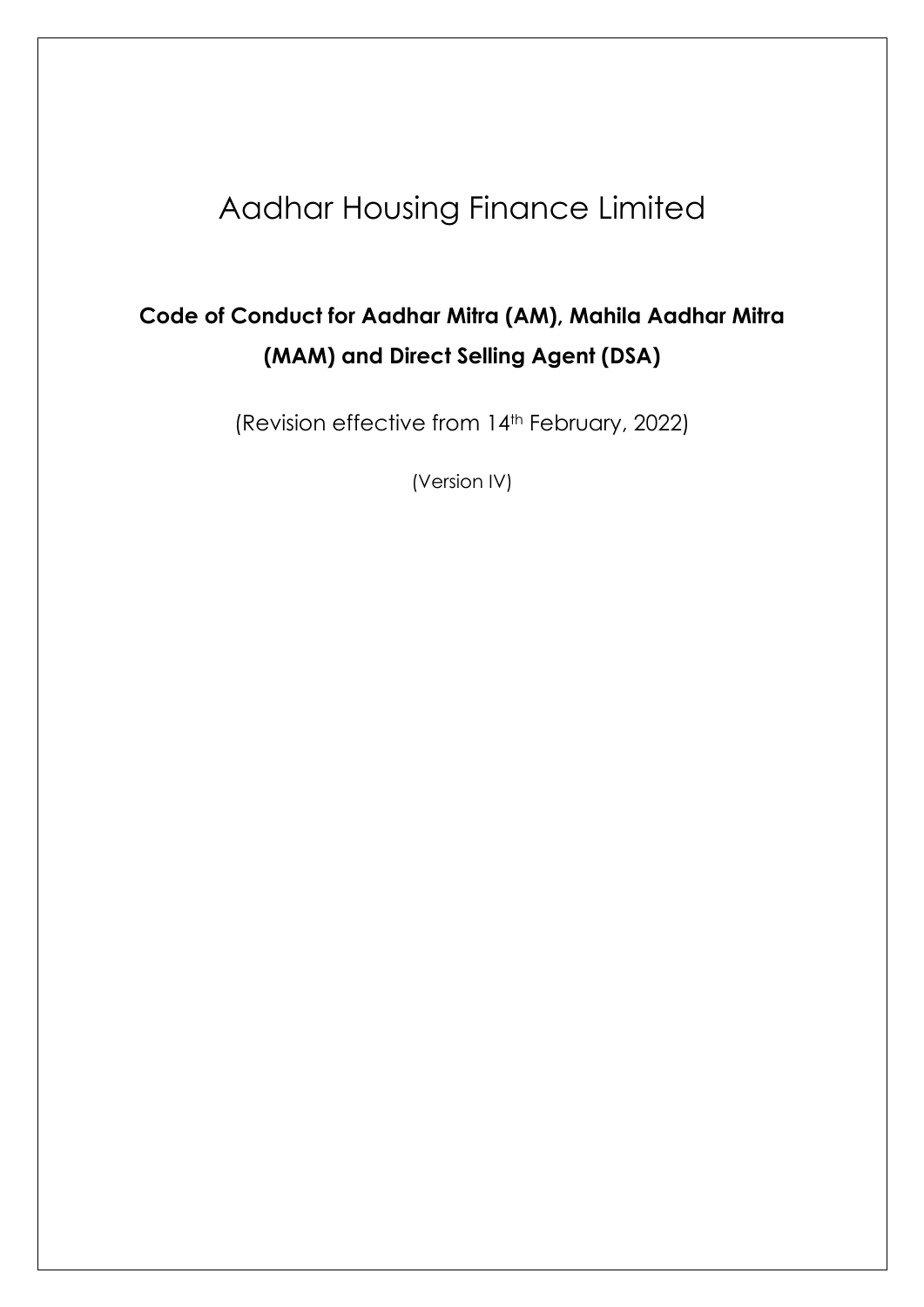#### **Code of Conduct for Aadhar Mitra (AM), Mahila Aadhar Mitra (MAM) and DSA**

This Code of Conduct is prepared for **Aadhar Mitra (AM), Mahila Aadhar Mitra (MAM), DSA** who is/are appointed by Aadhar and is/are operating on behalf of Aadhar.

The code will apply to all persons involved in marketing and distribution of any loan or other financial product of Aadhar. The **Aadhar Mitra (AM), Mahila Aadhar Mitra (MAM), DSA or/and its employees / representatives** must agree to abide by this code prior to undertaking any direct marketing operations on behalf of Aadhar. **Aadhar Mitra (AM), Mahila Aadhar Mitra (MAM), DSA or/and its employees / representatives** found to be violating this code may be blacklisted and such action taken may be reported to Aadhar from time to time by the **Aadhar Mitra (AM)/ Mahila Aadhar Mitra (MAM)/ DSA**. Aadhar may consider termination or permanent blacklisting of **Aadhar Mitra (AM)/ Mahila Aadhar Mitra (MAM)/ DSA** who fail to comply with this requirement.

A declaration to be obtained from **Aadhar Mitra (AM), Mahila Aadhar Mitra (MAM), DSA or/and its employees / representatives** by the **Aadhar Mitra (AM)/ Mahila Aadhar Mitra (MAM)/ DSA** before assigning them their duties as per the format provided by Aadhar (Annexure 1).

## **1. Tele-calling a Prospect (a prospective customer)**

**1.1** Unsolicited Commercial Communications - National Do Not Call Registry (NCND)- Aadhar shall –

- i. not engage Telemarketers (AM/MAMs/DSAs) who do not have any valid registration certificate from Department of Telecommunication (DoT), Government of India, as telemarketers; HFCs shall engage only those telemarketers who are registered in terms of the guidelines issued by TRAI, from time to time, for any kind of engagement with customers;
- **ii.** furnish the list of Telemarketers (AM/MAMs/DSAs) engaged by them along with the registered telephone numbers being used by them for making telemarketing calls to TRAI;
- **iii.** ensure that all agents presently engaged by them register themselves with DoT as telemarketers

**1.2** A prospective customer is to be contacted for sourcing Aadhar's product/ service only under the following circumstances: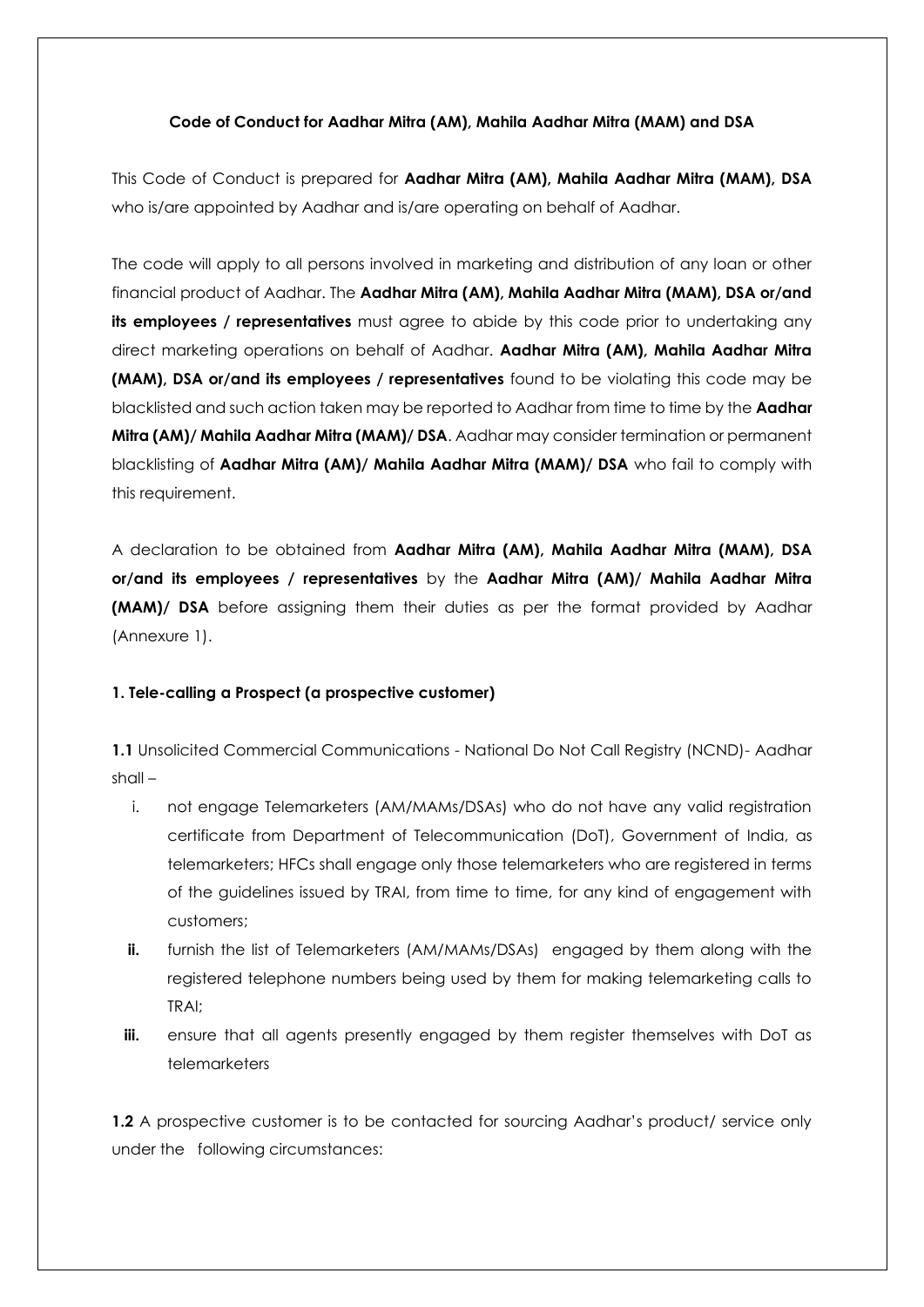- i. When a prospect has expressed desire to acquire any loan or other financial product or services through the Aadhar's internet site/ digital platforms including mobile applications/ call centre/ branch or through the Relationship Manager at the Aadhar or has been referred to by another prospect/ customer or is an existing customer of the Aadhar who has given explicit consent in writing/ digitally for accepting calls on other products/ services of the Aadhar.
- ii. When the prospect's name/ telephone number/ address is available and obtained after taking his/ her explicit consent in writing/ digitally on a separate document.
- **1.3 Aadhar Mitra (AM), Mahila Aadhar Mitra (MAM), DSA or/and its employees / representatives** should not call a person whose name/ number is flagged in any "Do Not Disturb" list.
- **2. When to contact a prospective customer on telephone:** 
	- **i. Aadhar Mitra (AM), Mahila Aadhar Mitra (MAM), DSA or/and its employees / representatives** must introduce themselves and before calling must share their contact details through message or any other written mode including his/ her name, contact number, **Aadhar Mitra (AM), Mahila Aadhar Mitra (MAM), DSA** they are employed with and the Aadhar they are representing.
	- **ii.** Telephonic contact must normally be limited between 0930 Hrs and 1900 hours. However, it may be ensured that a prospective customer is contacted only when the call is not expected to inconvenience him/her.
	- **iii.** Calls earlier or later than the prescribed time period may be placed only When the prospective customer has expressly authorized the **Aadhar Mitra (AM), Mahila Aadhar Mitra (MAM), DSA or/and its employees / representatives** to do so either orally or in writing.
	- **iv.** Residence/ Business/ Office address visit must normally be limited between 09:30 hours and 19:00 hours. Visit earlier or later than the prescribed time period may be made only when prospect has expressly authorized **Aadhar Mitra (AM), Mahila Aadhar Mitra (MAM), DSA or/and its employees / representatives** to do so either in writing or orally.

## **3. Respect prospective customer's privacy**

**Aadhar Mitra (AM), Mahila Aadhar Mitra (MAM), DSA or/and its employees / representatives** should respect the prospective customer's privacy and his /her interest may normally be discussed only with him /her and with any other individual /family member such as prospect's accountant /secretary /spouse only when authorised to do so by the prospective customer.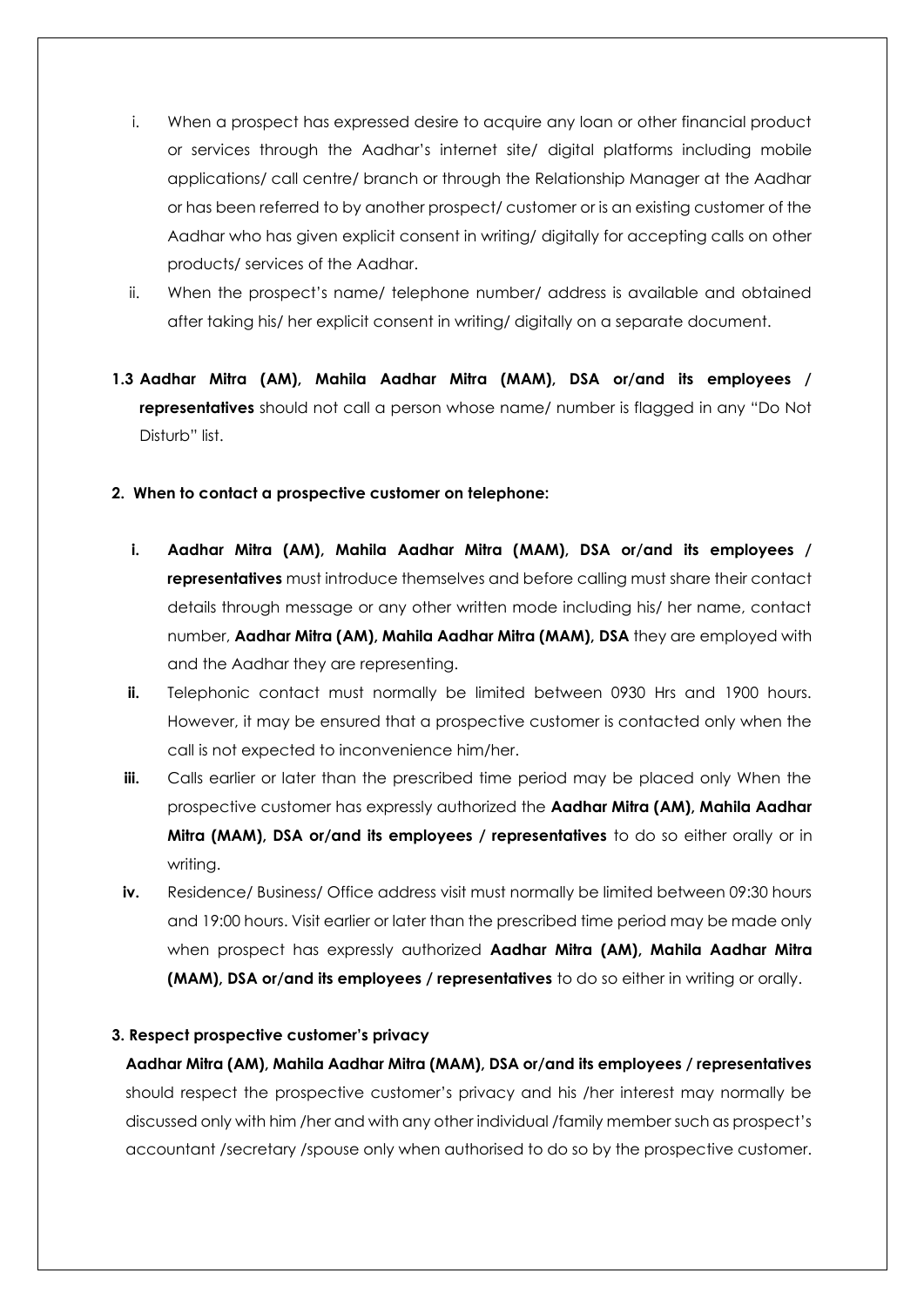#### **4. Leaving messages**

Calls must first be placed to the prospective customer. If the prospective customer is not available, a message may be left for him /her. The aim of the message should be to get the prospective customer to return the call or to check for a convenient time to call again. Ordinarily, such messages may be restricted to:

"Please leave a message that \_\_\_\_\_\_\_\_\_\_\_\_\_\_ (name of person) representing **Aadhar Mitra (AM), Mahila Aadhar Mitra (MAM), DSA** called and requested to call back at \_\_\_\_\_\_\_\_\_\_ (phone number)".

As a general rule, the message must indicate that the purpose of the call is regarding selling or distributing a product of Aadhar.

## **5. No misleading statements / misrepresentations permitted**

**Aadhar Mitra (AM), Mahila Aadhar Mitra (MAM), DSA or/and its employees / representatives** should not:

- i. mislead the prospective customer on any service / product offered by Aadhar;
- ii. mislead the prospect about their business or organization's name, or falsely represent themselves as Aadhar's employee;
- iii. Make any false / unauthorized commitment on behalf of Aadhar for any facility/housing loan/service.

## **6. Telemarketing Etiquette**

#### **6.1 Pre Call**

- **i.** No calls prior to 0930 Hrs or post 1900 Hrs unless specifically requested.
- **ii.** No serial calling
- **iii.** No calling on lists unless list is cleared by the **Aadhar Mitra (AM), Mahila Aadhar Mitra (MAM), DSA** Leader.

#### **6.2 During Call**

- **i.** Identify yourself, your company and your principal.
- **ii.** Request permission to proceed
- **iii.** If denied permission, apologize and politely disconnect.
- **iv.** State reason for your call
- **v.** Always offer to call back on landline, if call is made to a cell number
- **vi.** Never interrupt or argue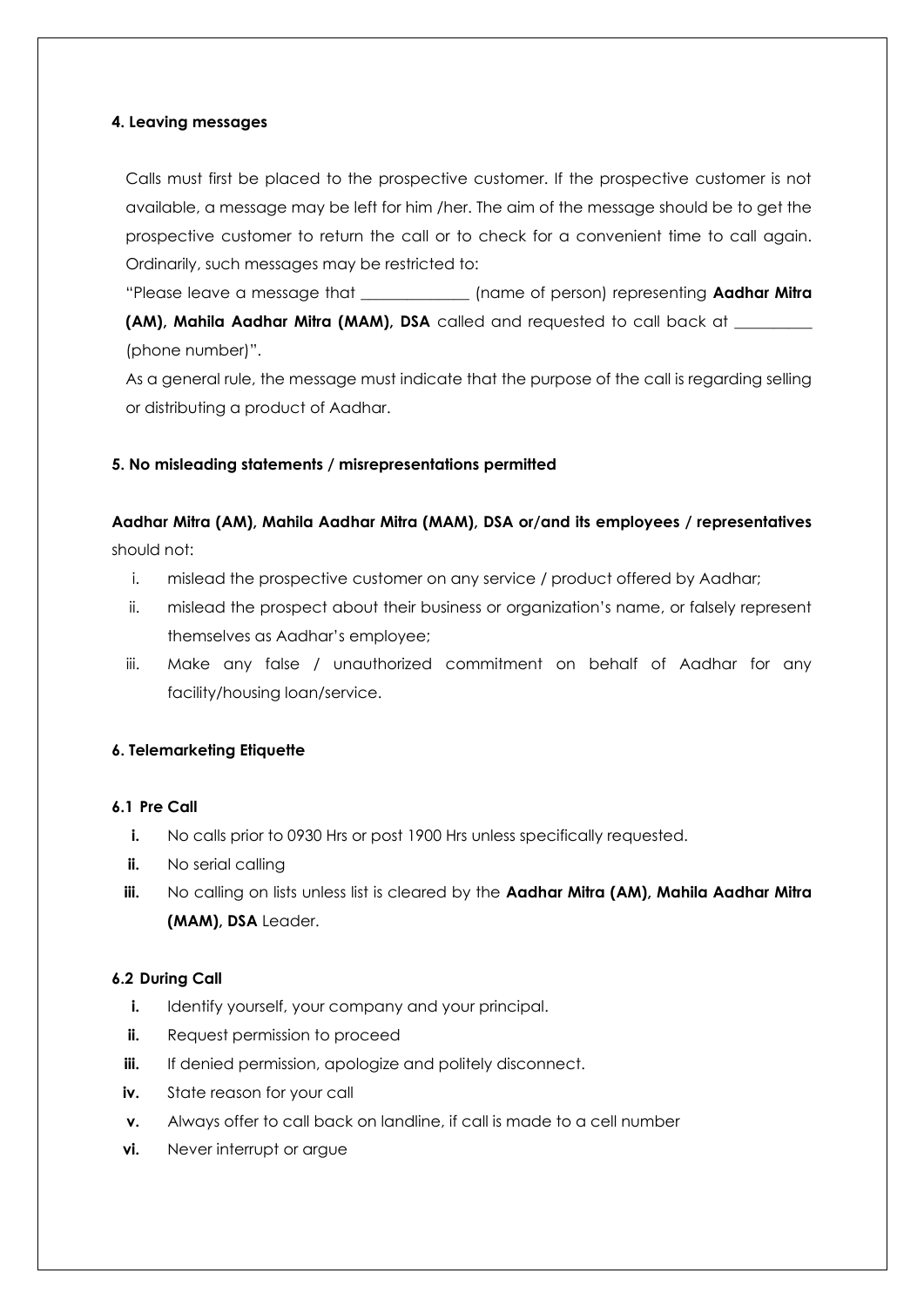- **vii.** To the extent possible, talk in the language which is most comfortable to the prospective customer
- **viii.** Keep the conversation limited to business matters
- **ix.** Check for understanding of "Most Important Terms and Conditions" by the customer if he plans to buy the product
- **x.** Reconfirm next call or next visit details
- **xi.** Provide your telephone number, your supervisor's name or the Aadhar's officer's contact details if asked for by the customer.
- **xii.** Thank the customer for his /her time

#### **6.3 Post Call**

- i. Customers who have expressed their lack of interest for the offering should not be called for the next 3 months with the same offer,
- ii. Provide feedback to Aadhar on customers who have expressed their desire to be flagged "Do Not Call"
- iii. Never call or entertain calls from customers regarding products already sold.
- iv. Advise them to contact the Customer Service Staff of the Aadhar.

#### **7 Gifts or bribes**

**Aadhar Mitra (AM), Mahila Aadhar Mitra (MAM), DSA or/and its employees / representatives** will

- i. Not accept gifts from prospective customers or bribes of any kind. Any employee/representative of the **Aadhar Mitra (AM), Mahila Aadhar Mitra (MAM), DSA**  , who is offered a bribe or payment of any kind by a customer, must report the offer to his /her management.
- ii. not offer any gifts/ gratitude in cash or in kind to the prospect/ customer to solicit business

#### **8 Precautions to be taken on visits / contacts**

## **Aadhar Mitra (AM), Mahila Aadhar Mitra (MAM), DSA or/and its employees / representatives** should:

- i. Respect personal space, maintain adequate distance from the prospective customer;
- ii. ensure that prospect/ customer is not visited within a period of 3 months of expression of lack of interest for the offering by him/ her.
- iii. not enter the prospective customer's residence /office against his /her wishes;
- iv. Prospect's/ customer's residence/ business is visited by not more than one employee/ representative of **Aadhar Mitra (AM), Mahila Aadhar Mitra (MAM), DSA** and one supervisor, if required;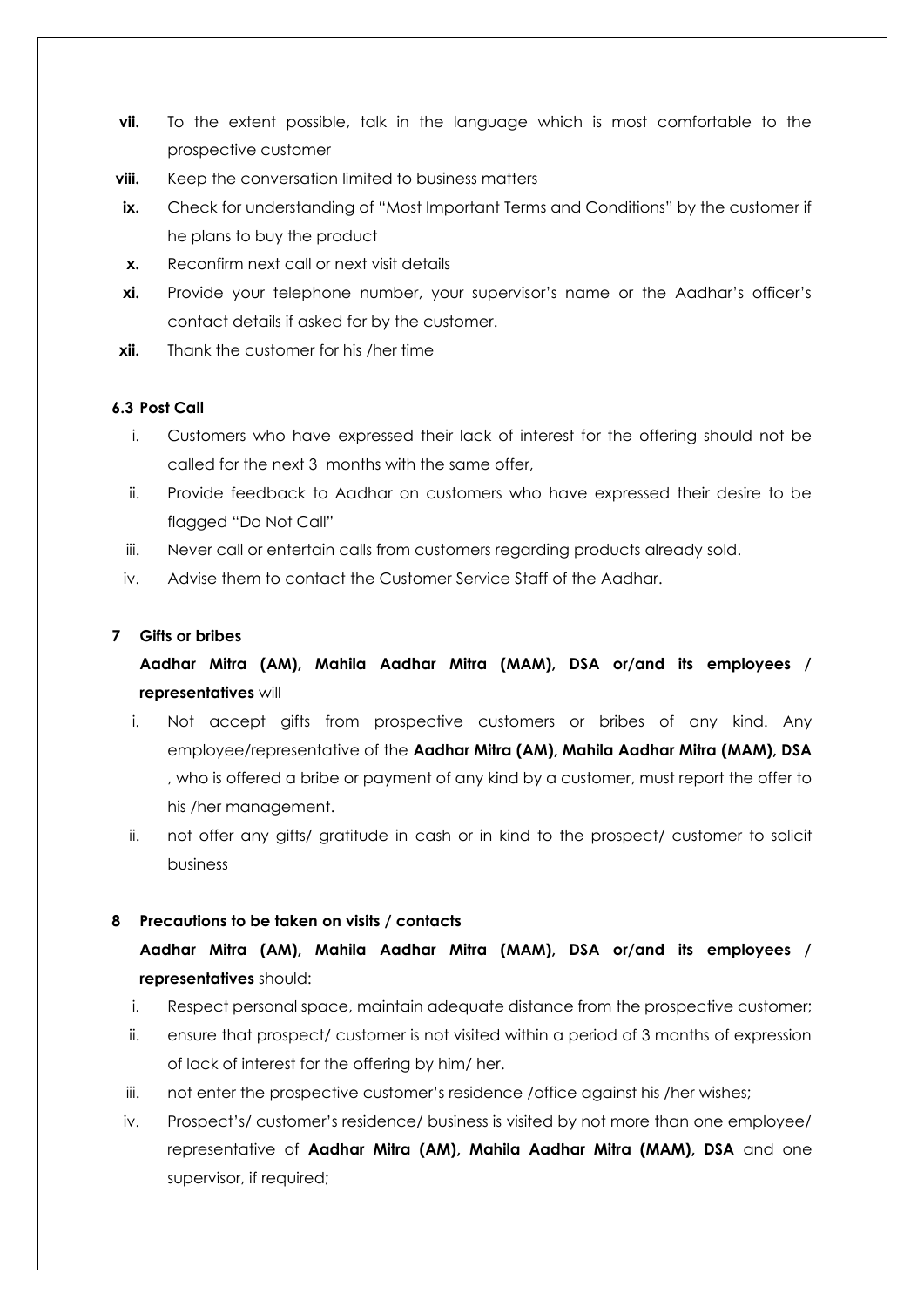- v. respect the prospective customer's privacy.
- vi. End the visit with a request for the prospect to call back, if the prospect/ customer is not present and only family members/ office persons are present at the time of the visit.
- vii. provide his /her telephone number, name of the supervisor or the concerned officer of Aadhar and contact details, if asked for by the customer; and
- viii. Limit discussions with the prospective customer to the business Maintain a professional distance.

#### **9. Other important aspects - Appearance & Dress Code**

**Aadhar Mitra (AM), Mahila Aadhar Mitra (MAM), DSA or/and its employees / representatives** must be in proper formal attire while meeting up with prospect/ customer. For men this means well ironed trousers, well ironed shirt, shirt sleeves preferably buttoned down. For women this means well ironed formal attire (saree, suit, etc.) and a well groomed appearance. Jeans and /or T- Shirt, open sandals are not considered appropriate.

#### **10. Handling of letters & other communication**

Any communication to be send to the prospective customer should be only in the mode and format approved by Aadhar.

#### **11. Social Media Policy for Users:**

Aadhar Confirm that the Social Media Policy for Users (the "Policy") is available on website of AHFL and the **Aadhar Mitra (AM), Mahila Aadhar Mitra (MAM) and DSA** confirm that they have received/ read the policy and fully understood the AHFL's Policy and agree to comply with all the rules contained therein.

**Aadhar Mitra (AM), Mahila Aadhar Mitra (MAM) and DSA** also agree that , AHFL reserves the right to initiate appropriate legal proceedings in the event of any breach/ violation of these guidelines/ other terms and conditions as may be specified by AHFL from time to time.

12. The **Aadhar Mitra (AM), Mahila Aadhar Mitra (MAM), DSA** Shall not make available / share any information contained in the application form and or any other document submitted to Aadhar to any person at any point of time without written prior approval from Aadhar"

#### **Note for Aadhar: Internal use:**

**1.** Aadhar on regular interval review, the financial and operational condition of the **Aadhar Mitra (AM), Mahila Aadhar Mitra (MAM), DSA** to assess their ability to continue to meet their outsourcing obligations. Such due diligence reviews, which can be based on all available information about the **Aadhar Mitra (AM), Mahila Aadhar Mitra (MAM), DSA** should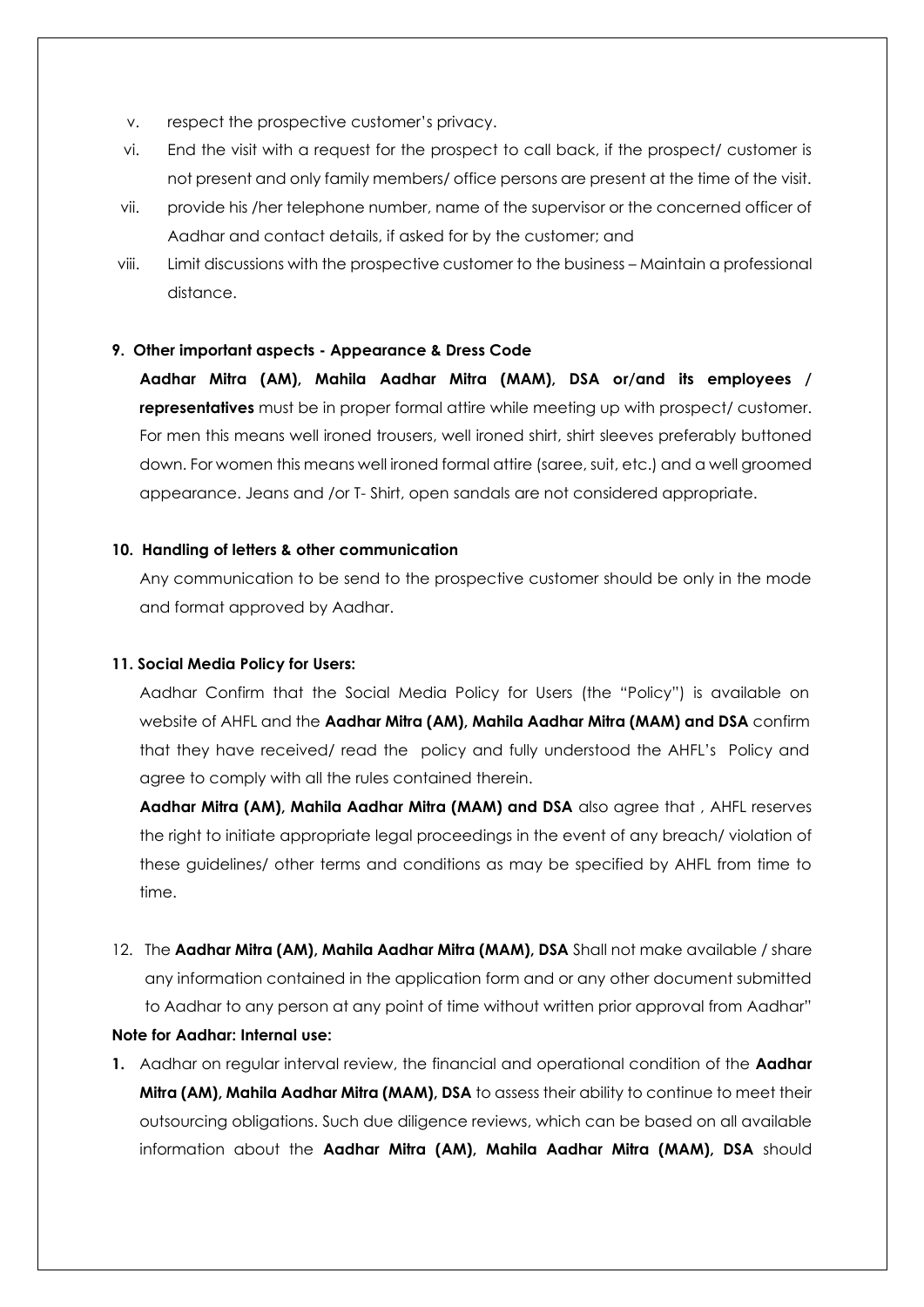highlight any deterioration or breach in performance standards, confidentiality and security, and in business continuity preparedness.

- **2.** Aadhar should have in place a management structure to monitor and control its outsourcing activities. It should ensure that outsourcing agreements with the **Aadhar Mitra (AM), Mahila Aadhar Mitra (MAM), DSA** contain provisions to address their monitoring and control of outsourced activities.
- **3.** Regular audits by either the internal auditors or external auditors of the Aadhar should assess the adequacy of the risk management practices adopted in overseeing and managing the outsourcing arrangement, the Aadhar's compliance with its risk management framework and the requirements of these guidelines.
- **4.** In the event of termination of the agreement for any reason, this should be publicized so as to ensure that the customers do not continue to deal with that **Aadhar Mitra (AM), Mahila Aadhar Mitra (MAM), DSA**.
- **5.** Aadhar should constitute a Grievance Redressal Machinery within the company and give wide publicity about it through electronic and print media. The name and contact number of designated grievance redressal officer of Aadhar should be made known and widely publicised. The designated officer should ensure that genuine grievances of customers are redressed promptly without involving delay. It should be clearly indicated that Aadhar's Grievance Redressal Machinery will also deal with the issue relating to services provided by **Aadhar Mitra (AM), Mahila Aadhar Mitra (MAM), DSA**.
- **6.** Generally, a time limit of 30 days may be given to the customers for preferring their complaints / grievances. The grievance redressal procedure of Aadhar and the time frame fixed for responding to the complaints should be placed on the Aadhar's website.
- **7.** No payment to **Aadhar Mitra (AM), Mahila Aadhar Mitra (MAM), DSA** shall be made in Cash. The Payout /fee/ incentive etc shall be made only by way of direct credit to Bank account of **Aadhar Mitra (AM), Mahila Aadhar Mitra (MAM), DSA**. (Annexure 2 forms part of respective DSA Agreement)
- **8.** Aadhar may prescribe the operational area for **Aadhar Mitra (AM), Mahila Aadhar Mitra (MAM), DSA** within which they can work.
- **9.** The lead shall be shared by the **Aadhar Mitra (AM), Mahila Aadhar Mitra (MAM), DSA** in the illustrative format given at Annexure 3.
- **10.** By virtue of contract/ agreement, the **Aadhar Mitra (AM), Mahila Aadhar Mitra (MAM), DSA or/and its employees / representatives** may have access to personal and business information of Aadhar and/or Aadhar's customer. **Aadhar Mitra (AM), Mahila Aadhar Mitra (MAM), DSA** shall ensure the preservation and protection of the security and confidentiality of the customer information or data which are in the custody or possession.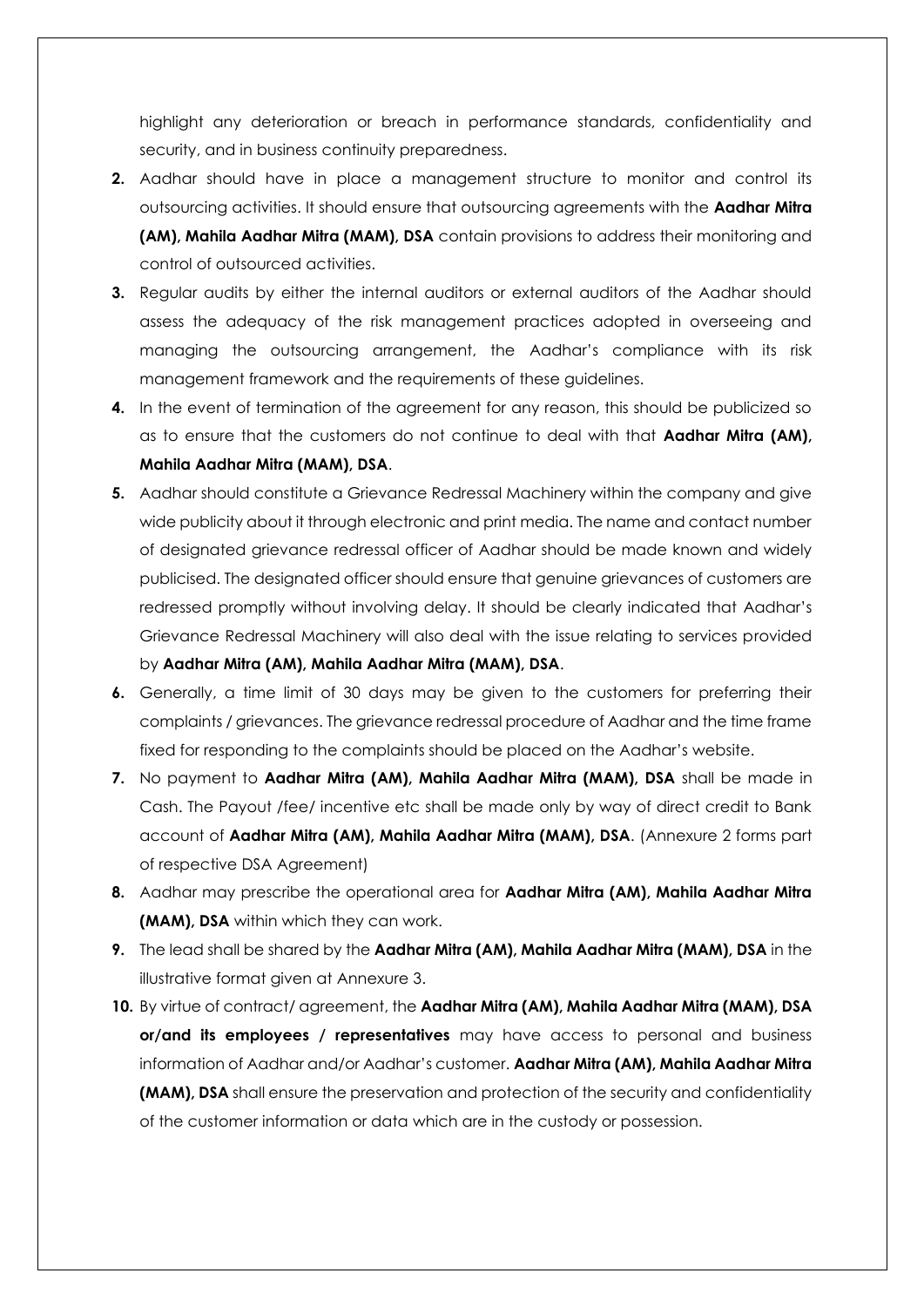- **11. Aadhar Mitra (AM), Mahila Aadhar Mitra (MAM), DSA** should acknowledge that he/ she/ it has read the said Model Code of Conduct and has fully understood all the terms and conditions mentioned there in and declare that the **Aadhar Mitra (AM), Mahila Aadhar Mitra (MAM), DSA** shall agree to abide by the said Code of conduct in letter and spirit.
- **12.** The **Aadhar Mitra (AM), Mahila Aadhar Mitra (MAM), DSA** shall report the fraud committed by erring employees/ representatives periodically to Aadhar and consolidated data/ information on the same shall be submitted by Aadhar to NHB. The information shall include name of the person, address, name of the **Aadhar Mitra (AM), Mahila Aadhar Mitra (MAM), DSA** associated with and nature of fraud. Such employees/ representatives shall be barred permanently for doing the business of **Aadhar Mitra (AM), Mahila Aadhar Mitra (MAM), DSA**  in future with Aadhar.

#### **Signed, sealed and delivered by**

\_\_\_\_\_\_\_\_\_\_\_\_\_\_\_\_\_\_\_\_\_\_\_\_\_\_\_\_\_\_\_\_

by the hand of

 $Mr.$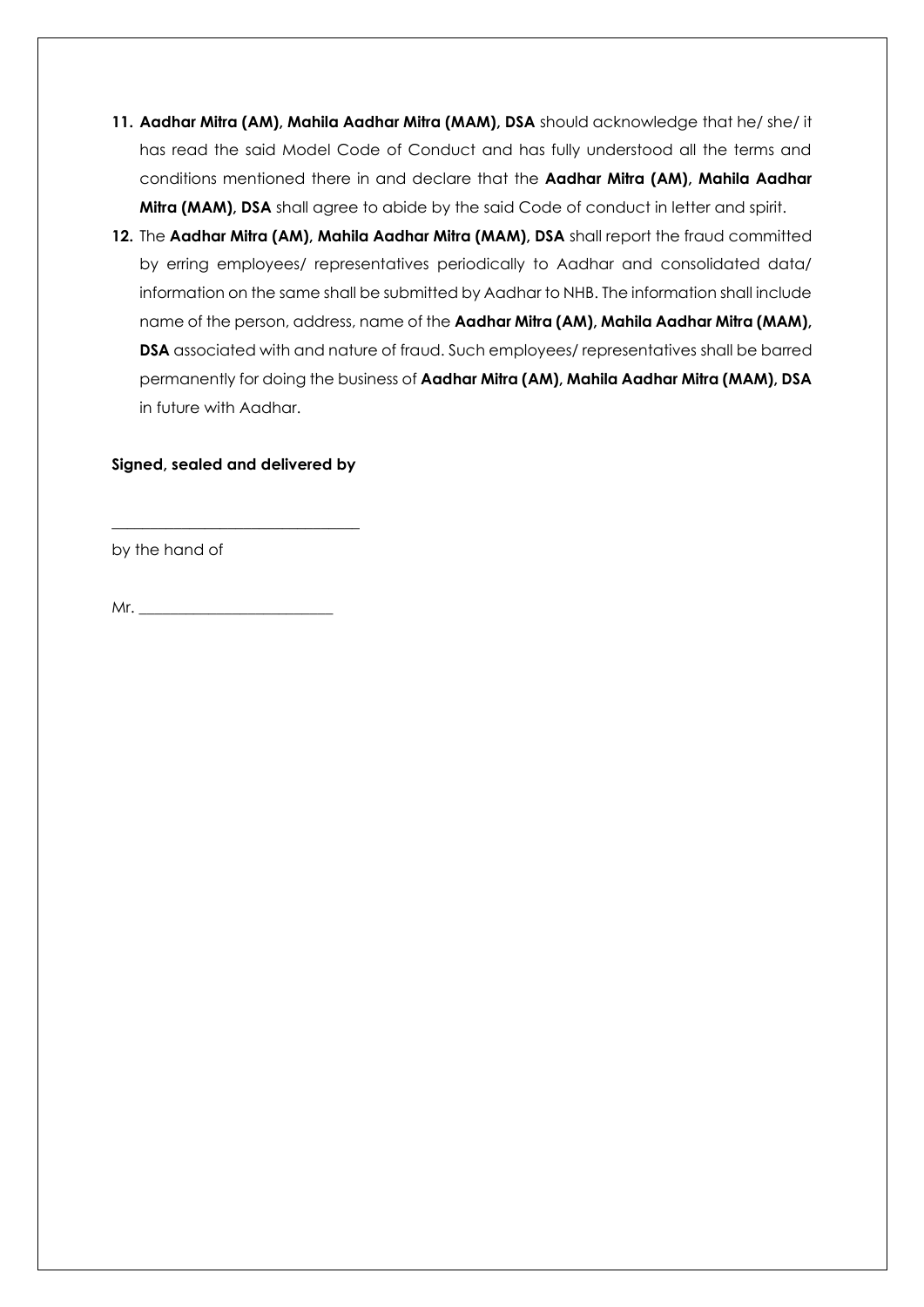#### **ANNEXURE 1**

## **Declaration–Cum-Undertaking to be obtained by the Aadhar Mitra (AM), Mahila Aadhar Mitra (MAM) and DSA**

#### **Re: Code of Conduct**

\_\_\_\_\_\_\_\_\_\_\_\_\_\_\_\_\_\_\_\_\_\_\_ \_\_\_\_\_\_\_\_\_\_\_\_\_\_\_\_\_\_\_\_\_\_\_ \_\_\_\_\_\_\_\_\_\_\_\_\_\_\_\_\_\_\_\_\_\_\_ \_\_\_\_\_\_\_\_\_\_\_\_\_\_\_\_\_\_\_\_\_\_\_

Dear Sir,

I am working in your company as a \_\_\_\_\_\_\_\_\_\_\_\_\_. My job profile, inter-alia, includes offering, explaining, sourcing, and assisting documentation of products and linked services to prospective customers of Aadhar Housing Finance Limited.

In the discharge of my duties, I am obligated to follow the Code of Conduct, I confirm that I have read and understood and agree to abide by the Code of Conduct supplied to me. I further confirm that the full facts have been explained to me in full.

I further confirm that the full facts have been explained to me and I will obligate to explain this to my employees/ representatives in full.

In case of any violation, non-adherence to the said Code, you shall be entitled to take such action against me as you may deem appropriate.

| Signed on this | dav ot |  |
|----------------|--------|--|
|                |        |  |

Signature\_\_\_\_\_\_\_\_\_\_\_\_\_\_\_\_\_ Name\_\_\_\_\_\_\_\_\_\_\_\_\_\_\_\_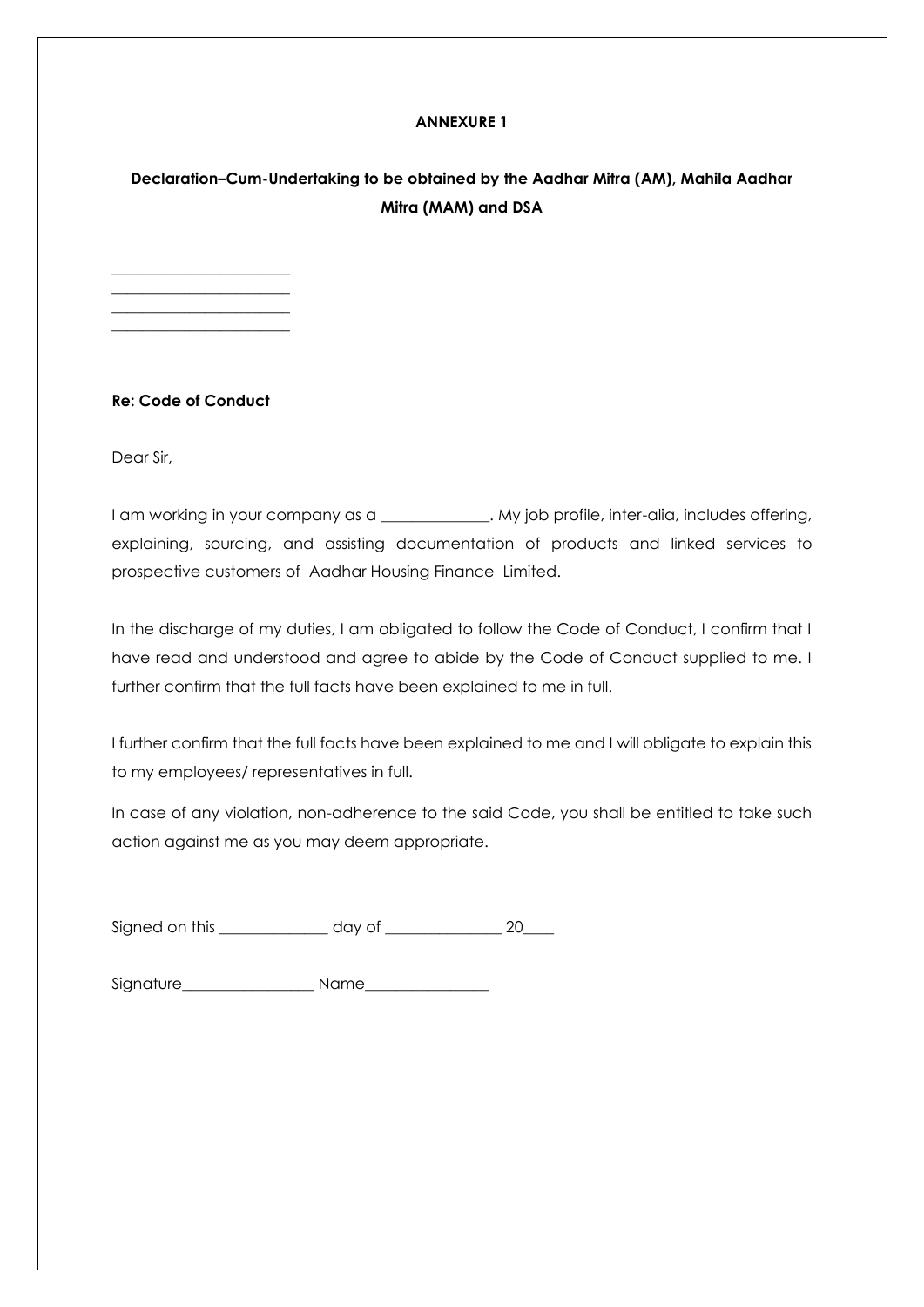#### **ANNEXURE 3**

## **(Name of Loan Product) – CUSTOMER INFORMATION**

| Name of the Applicant/s                                                                   |                      |                                               |  |
|-------------------------------------------------------------------------------------------|----------------------|-----------------------------------------------|--|
| Mobile Number                                                                             | ٠                    |                                               |  |
| Email ID                                                                                  | $\bullet$            |                                               |  |
| Address                                                                                   | $\bullet$            |                                               |  |
| Select which is applicable                                                                |                      | Looking for property                          |  |
|                                                                                           |                      | Property identified                           |  |
| Details of property, if identified                                                        |                      |                                               |  |
| Loan Amount                                                                               |                      |                                               |  |
| Income Bracket (per annum)<br>Upto ₹5 lakh<br>Above ₹5 lakh to ₹10 lakh<br>Above ₹10 lakh |                      |                                               |  |
| Income Based on                                                                           | $\ddot{\phantom{a}}$ | Income Tax Return<br>Other (specify the same) |  |

\_\_\_\_\_\_\_\_\_\_\_\_\_\_\_\_\_\_\_\_\_\_\_\_\_\_\_\_\_\_\_\_\_\_\_\_\_\_\_\_\_\_\_\_\_\_\_\_\_\_\_\_\_\_\_\_\_\_\_\_\_\_\_\_\_\_\_\_\_

AM/MAM/DSA Code

Signature of AM/MAM/DSA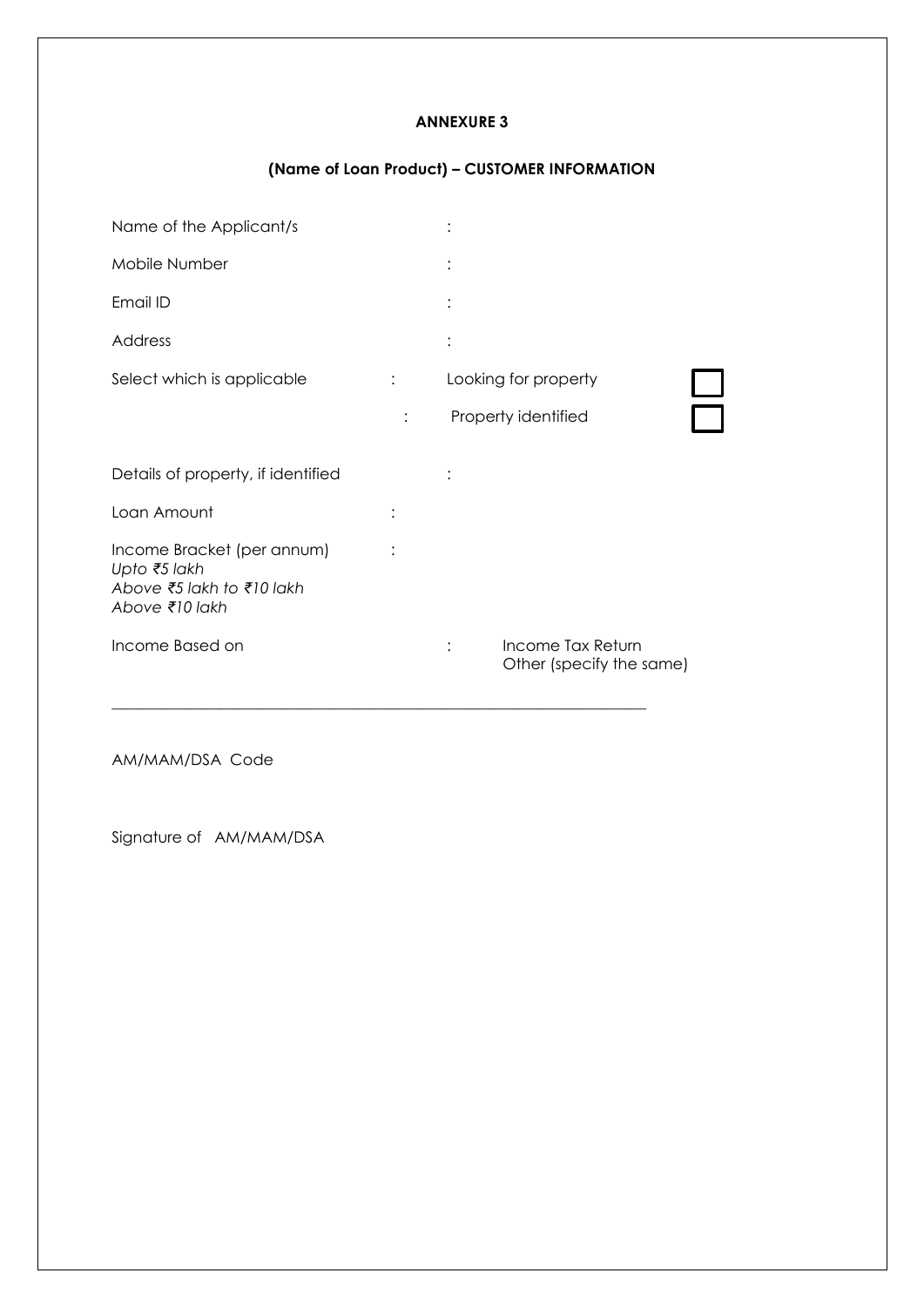| To,                                       |                              |            |                                                                                                                                                                                                                                          |                   |                                                                                                       |
|-------------------------------------------|------------------------------|------------|------------------------------------------------------------------------------------------------------------------------------------------------------------------------------------------------------------------------------------------|-------------------|-------------------------------------------------------------------------------------------------------|
|                                           | The Branch Manager,          |            |                                                                                                                                                                                                                                          |                   | <b>PHOTO</b>                                                                                          |
|                                           | Aadhar Housing Finance Ltd.  |            |                                                                                                                                                                                                                                          |                   | &<br><b>SIGNATURE</b>                                                                                 |
| <b>Branch Office</b>                      |                              |            |                                                                                                                                                                                                                                          |                   |                                                                                                       |
|                                           |                              |            |                                                                                                                                                                                                                                          |                   |                                                                                                       |
|                                           |                              |            |                                                                                                                                                                                                                                          |                   |                                                                                                       |
|                                           |                              |            | I hereby apply for an agency of AM/MAM/DSA and in support thereof, furnish hereunder<br>the requisite particulars / information along with necessary proof.                                                                              |                   |                                                                                                       |
|                                           | <b>APPLICANT PARTICULARS</b> |            |                                                                                                                                                                                                                                          |                   |                                                                                                       |
| <b>NAME IN FULL</b>                       | (Shri/Smt./Kum/Company)      |            |                                                                                                                                                                                                                                          |                   |                                                                                                       |
|                                           | <b>Father/Husband's Name</b> |            |                                                                                                                                                                                                                                          |                   |                                                                                                       |
| Constitution<br>(Tick appropriate option) |                              | Individual | Proprietorship                                                                                                                                                                                                                           |                   | Partnership<br>Company                                                                                |
|                                           |                              | Others     |                                                                                                                                                                                                                                          |                   |                                                                                                       |
| PAN Card No.<br><b>Date of Birth</b>      |                              |            |                                                                                                                                                                                                                                          | Age (Person/Firm) |                                                                                                       |
| (Date of incorporation)                   |                              |            |                                                                                                                                                                                                                                          |                   |                                                                                                       |
| <b>Contact Details</b>                    | (Mobile)<br>(Email)          |            | <u> 1989 - Johann Stoff, deutscher Stoff, der Stoff, der Stoff, der Stoff, der Stoff, der Stoff, der Stoff, der S</u>                                                                                                                    |                   |                                                                                                       |
| <b>Communication Address</b>              |                              |            |                                                                                                                                                                                                                                          |                   |                                                                                                       |
|                                           |                              |            | and the control of the control of the control of the control of the control of the control of the control of the<br><u> 1989 - Johann Barbara, margaret e populazion del proporcione del control de la proporcional de la proporcion</u> |                   | Pin Code $\_\_$                                                                                       |
|                                           |                              |            |                                                                                                                                                                                                                                          |                   |                                                                                                       |
| No. of years of Employment                |                              |            | <b>Educational Qualifications</b>                                                                                                                                                                                                        |                   |                                                                                                       |
| <b>Current Occupation</b>                 |                              |            |                                                                                                                                                                                                                                          |                   |                                                                                                       |
|                                           |                              |            | DSA-Connector/Salaried/other- Specify if other)                                                                                                                                                                                          |                   | Tick appropriate option)(Manufacturing /Service / Trading Industry/ Professional/Real Estate/Existing |
|                                           |                              |            |                                                                                                                                                                                                                                          |                   |                                                                                                       |
| Languages known                           |                              |            |                                                                                                                                                                                                                                          |                   |                                                                                                       |
|                                           |                              |            |                                                                                                                                                                                                                                          |                   |                                                                                                       |
|                                           |                              |            |                                                                                                                                                                                                                                          |                   |                                                                                                       |
|                                           |                              |            |                                                                                                                                                                                                                                          |                   |                                                                                                       |
|                                           |                              |            |                                                                                                                                                                                                                                          |                   |                                                                                                       |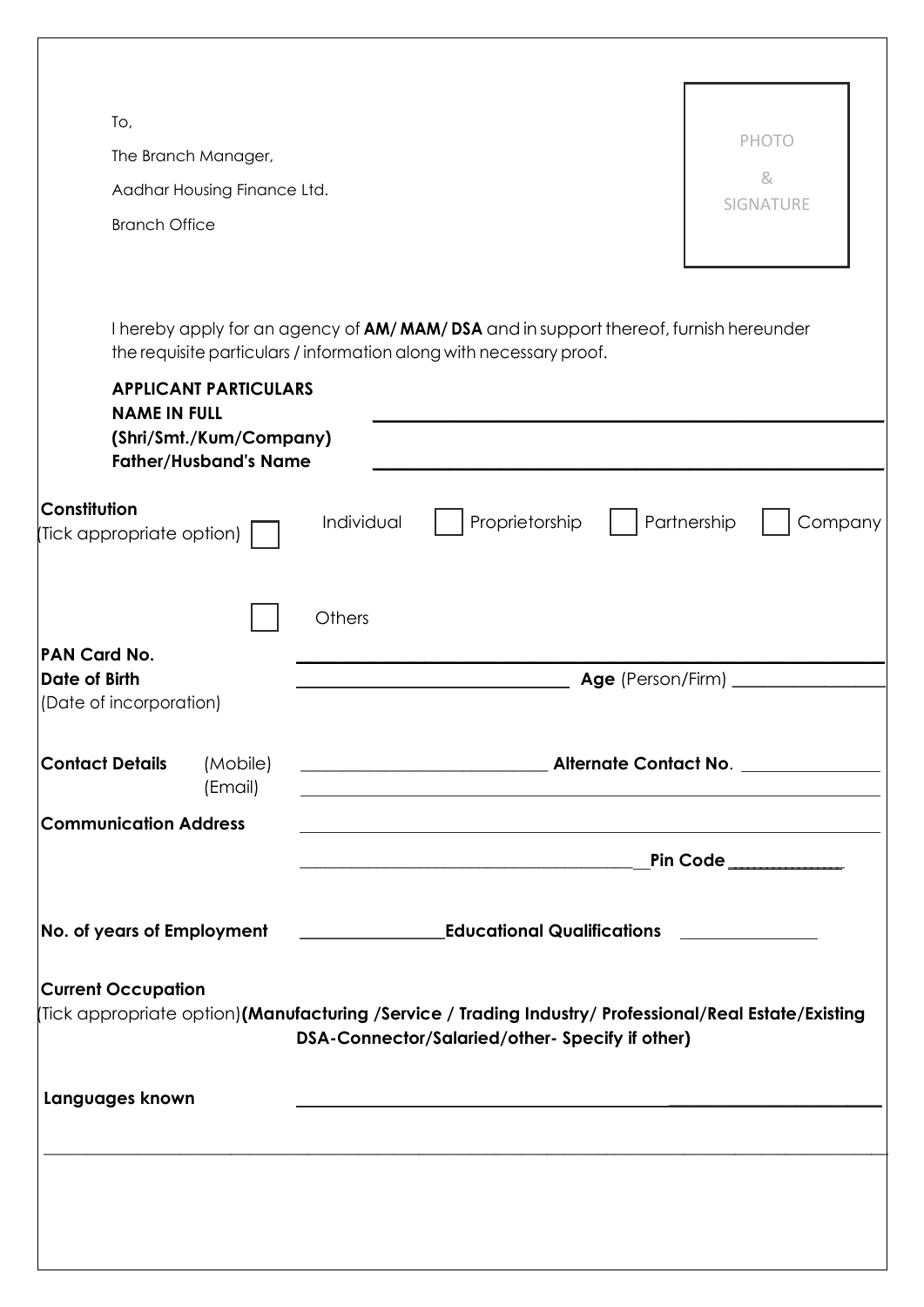| PAN Card No.                        |         | (In case of Non Individual)                            |                                                                                                                     |                              |
|-------------------------------------|---------|--------------------------------------------------------|---------------------------------------------------------------------------------------------------------------------|------------------------------|
| Date of Birth                       |         | <u> 1989 - Jan Barnett, fransk politiker (d. 1989)</u> |                                                                                                                     |                              |
| <b>Contact Details</b>              | (Email) |                                                        | <u> 1980 - Johann Barn, amerikan bestemanns og forskellige og større og større og større og større og større og</u> |                              |
| <b>Residence Address</b>            |         |                                                        |                                                                                                                     |                              |
|                                     |         |                                                        |                                                                                                                     | Pin Code ___________________ |
| <b>Nature of Current Activities</b> |         |                                                        |                                                                                                                     |                              |
|                                     |         | Name of the FI / Bank                                  | <b>Associated Since</b>                                                                                             | <b>DSA / Connector Code</b>  |

| <b>Business Volumes:</b> | Expected monthly business, Channel will do with AHFL.                                     |
|--------------------------|-------------------------------------------------------------------------------------------|
|                          | (Tick appropriate Option): Up to 25 lacs / 25 to 50 lacs / $>$ 50 lacs to 1 Cr/ $>$ 1 Cr. |

## **Bank Account Details:**

| Name of the Bank    |  |
|---------------------|--|
| <b>Branch</b>       |  |
| <b>Account No</b>   |  |
| <b>IFSC Code</b>    |  |
| <b>MICR Code</b>    |  |
| <b>Account Type</b> |  |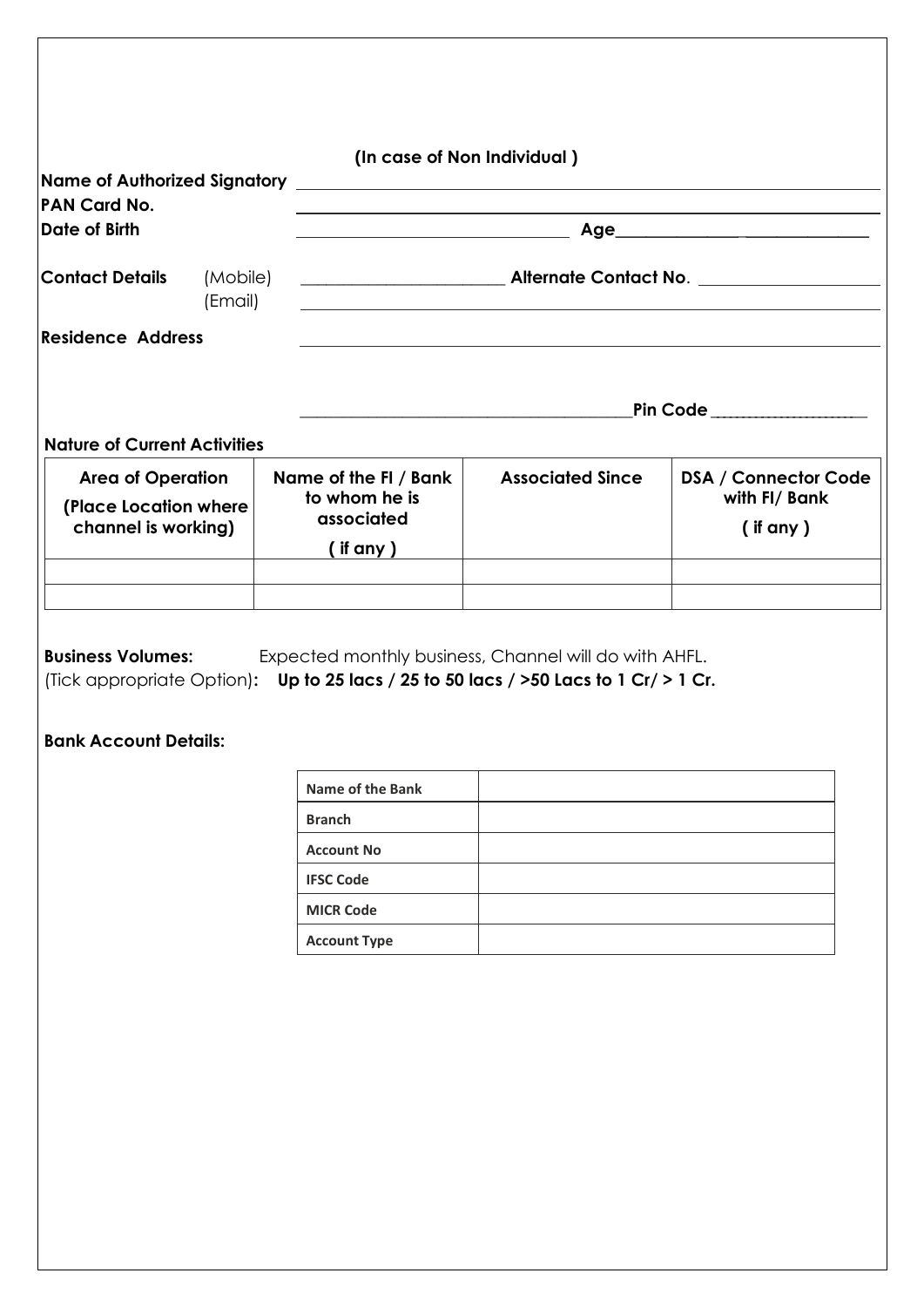| <b>REFERENCES</b><br>1) Name<br><b>Address</b><br><b>Contact No</b><br>2) Name<br><b>Address</b> |  |  |
|--------------------------------------------------------------------------------------------------|--|--|
|                                                                                                  |  |  |
|                                                                                                  |  |  |
|                                                                                                  |  |  |
|                                                                                                  |  |  |
|                                                                                                  |  |  |
|                                                                                                  |  |  |
| <b>Contact No</b>                                                                                |  |  |

## **DECLARATION**

- I declare that the statements in this application and the documents submitted are true, complete and correct to the best of my knowledge and belief. I declare, that no criminal proceedings are pending against me. I further declare that I am not related to any existing employee of AHFL.
- I understand that in the event of any information/document being found untrue/incorrect at any stage, my application is liable to be rejected and if already empanelled, the empanelment is liable to be terminated.
- I hereby declare and confirm that the photocopy of Aadhar Card and PAN card submitted to Aadhar Housing Finance Limited is only for empanelment purpose and the same could not be masked.
- I hereby declare and confirm that I have read and understood and agree to abide by the DSA Code of Conduct, Anti-Corruption, Anti Money Laundering, KYC policy and Social Media Policy of Aadhar Housing Finance published on web site of the company. I further confirm that the full facts have been explained to me & my employee in full.
- I give my consent for Aadhar Housing Finance Ltd. to obtain and verify information from or with any source as you deemed appropriate for the assessment of my application for Aadhar Mitra.
- I give my consent for Aadhar Housing Finance Ltd and its representatives to contact me through call, SMS or e-mail. And also give my consent to add me in AHFL what's app group.

Place :

## Date : **Signature of the Applicant**

## **IMPORTANT:**

- It is essential that details required in the application form are fully and properly answered. Insufficient or incorrect information may lead to delay in the processing of the application
- Fill in the details in your own handwriting in BLOCK letters.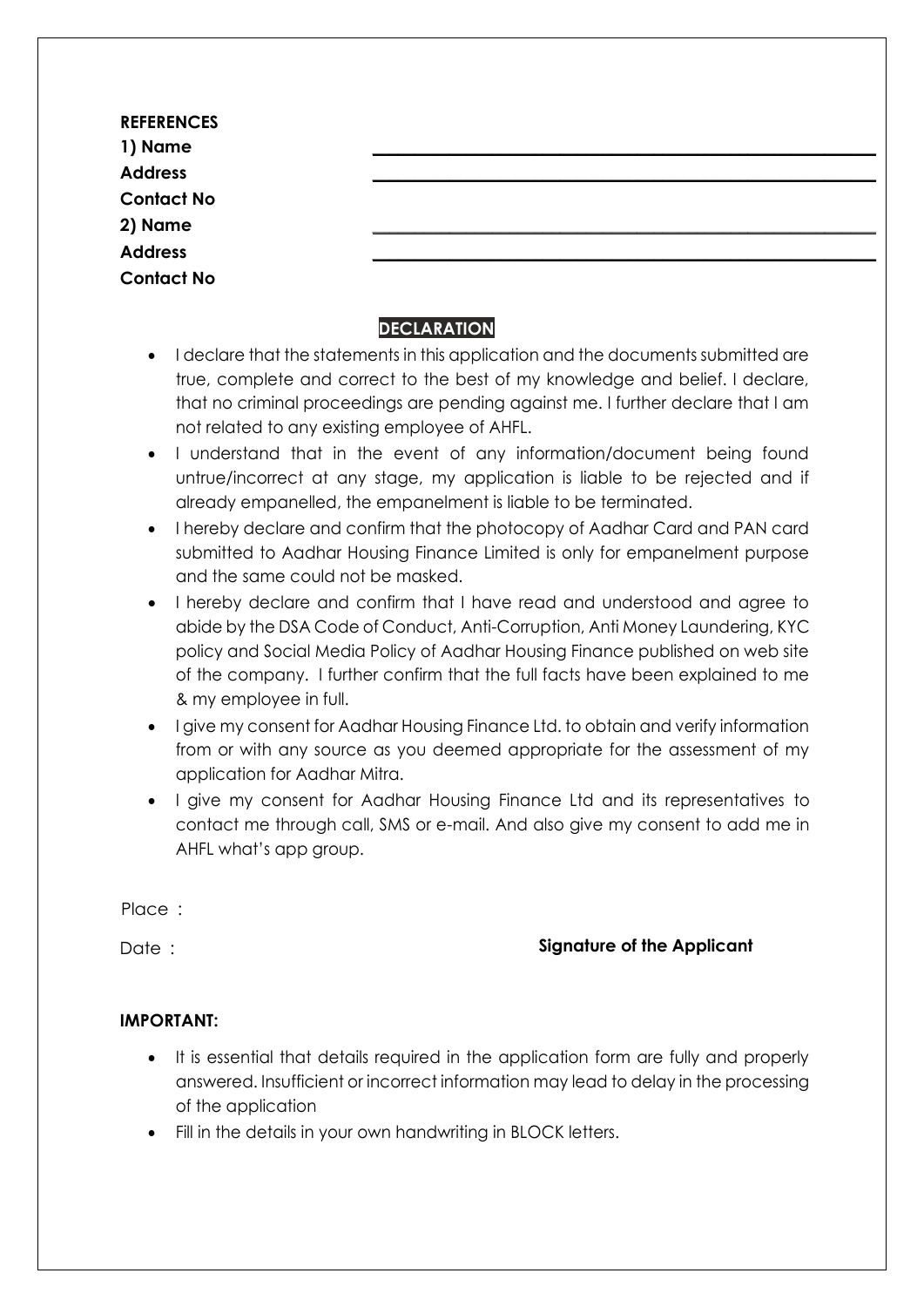## **Document Check list**

| <b>Document</b>                                          | <b>Valid document</b>                                                                          | <b>Mention</b><br><b>Document</b><br>collected |
|----------------------------------------------------------|------------------------------------------------------------------------------------------------|------------------------------------------------|
| Aadhar Mira/ MAM / DSA<br>Agreement                      | All the pages of AM/MAM/DSA<br>agreement signed by AM/MAM/DSA &<br><b>BM with Aadhar Seal.</b> |                                                |
| Pan Card details                                         | Pan Card (Individual)                                                                          |                                                |
| Residence Proof                                          | Valid Rent Agreement/ Aadhar Card/<br>Passport/ Utility bill (last month)                      |                                                |
| Office Proof                                             | Valid Rent Agreement/Utility bill (Latest)                                                     |                                                |
| <b>Bank details</b>                                      | Cancelled cheque                                                                               |                                                |
| <b>Bank Statement/Passbook</b>                           | Bank statement/Passbook copy for 3<br>month                                                    |                                                |
| Franking                                                 | Rs. 100 Stamp paper                                                                            |                                                |
| Empanelment letter of other<br>HFCs/Banks.(if available) | Empanelment letter of other<br>HFCs/Banks.                                                     |                                                |
| <b>ITR</b> documents                                     | Latest IT return or Form 16, if filed                                                          |                                                |
| Photos                                                   | 3 photos                                                                                       |                                                |
|                                                          | <b>Additional Documents (In case for Company)</b>                                              |                                                |
| Company document                                         | Company Pan Card                                                                               |                                                |
| Company incorporation<br>details                         | Copy of MOA/AOA or partnership firm<br>deed/LLP deed                                           |                                                |
| Company office proof                                     | Valid Rent Agreement/ Utility bill (last<br>month)                                             |                                                |
| Authorised Signatory Pan<br>card                         | Authorised signatory Pan card                                                                  |                                                |
| Authorised Signatory                                     | Valid Rent Agreement/ Aadhar Card/                                                             |                                                |
| Residence Proof                                          | Passport/ Utility bill (last month)                                                            |                                                |
| Authorised Sign letter                                   | Authorised signatory letter                                                                    |                                                |
| Company profile in details(if<br>available)              | Company details on letter head/ PPT<br>for mailing                                             |                                                |

Place :

## Date : **Signature of Branch Sales Manager/RM**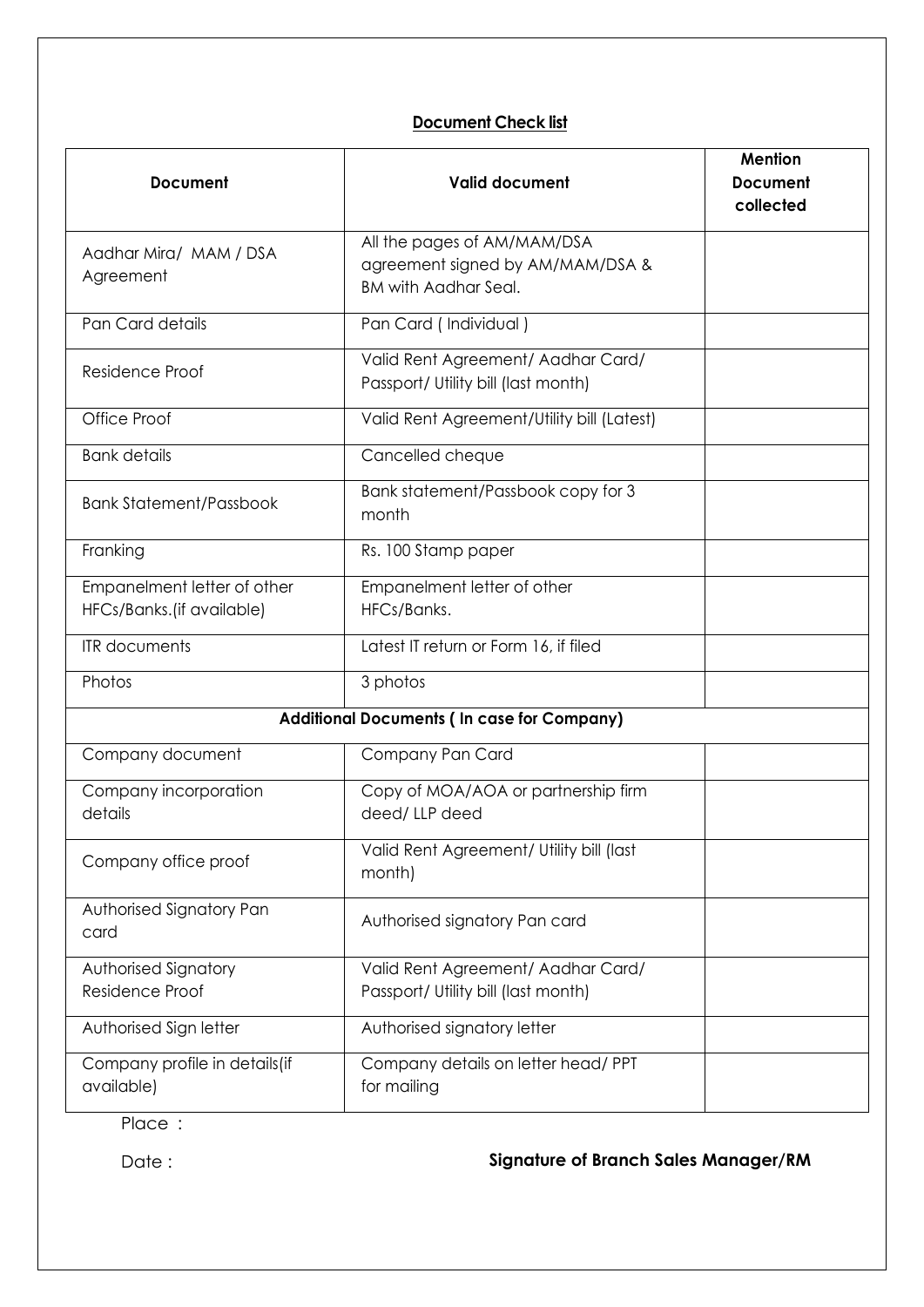\*Note: All KYC documents should be self-attested by AM/MAM/DSA.

# **FOR BRANCH OFFICE USE ONLY**

|                                      | Application Received on :_______________________ Interviewed on :________________ |
|--------------------------------------|-----------------------------------------------------------------------------------|
|                                      |                                                                                   |
|                                      |                                                                                   |
|                                      |                                                                                   |
| Date :<br><b>Sales Manager/RM</b>    | <b>Signature of the Branch</b>                                                    |
| FOR BRANCH OFFICE USE ONLY           |                                                                                   |
|                                      | As Recommended by the Branch, we may approve Shri ______________________________  |
|                                      |                                                                                   |
|                                      |                                                                                   |
| <b>Bank /financial Institution).</b> |                                                                                   |
| Date :                               | Signature of the Branch Manager/RBH                                               |